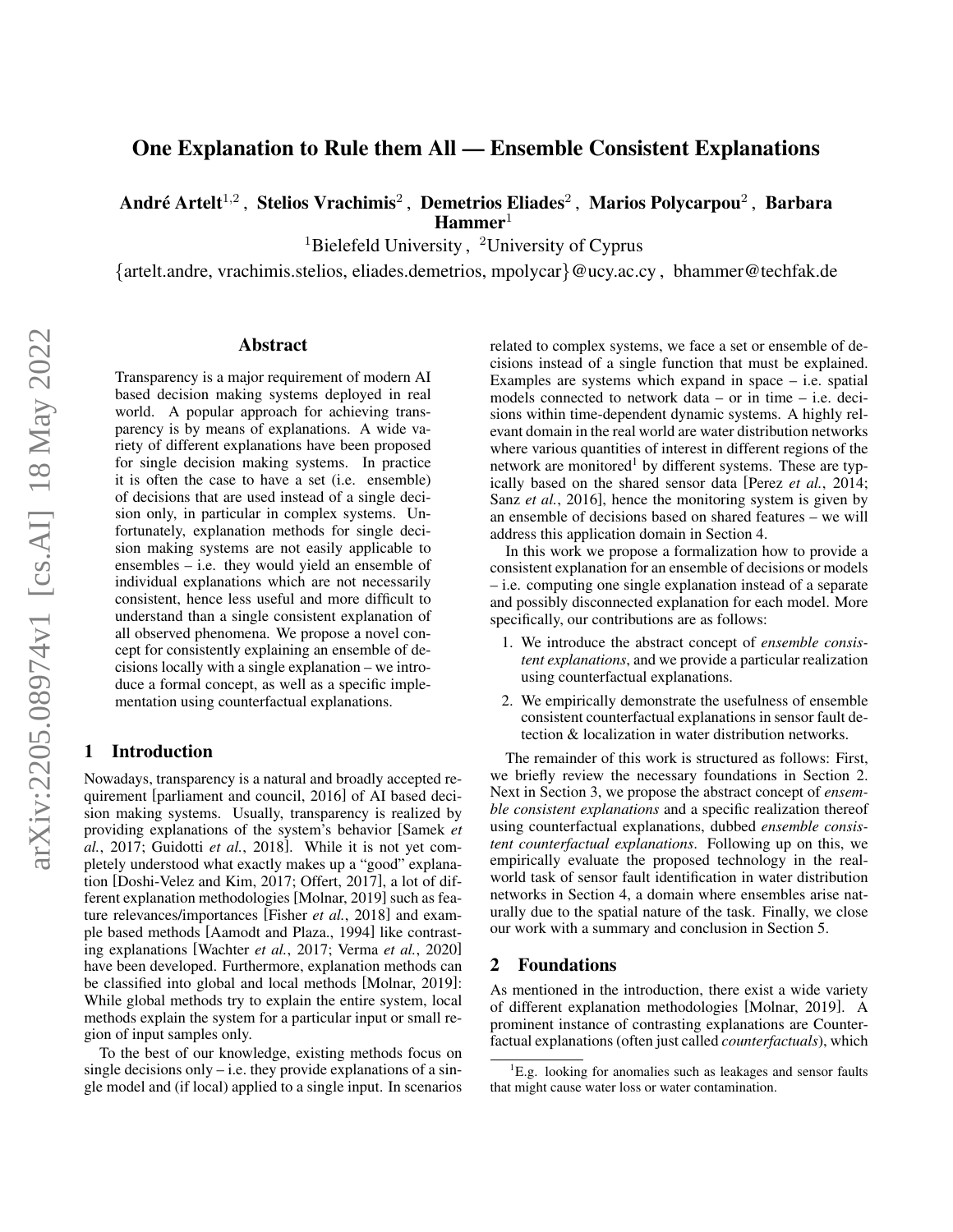state a change to some features of a given input such that the resulting data point, called the counterfactual, causes a different behavior of the system than the original input does. Thus, one can think of a counterfactual explanation as a suggestion of actions that change the model's behavior. One reason why counterfactual explanations are so popular is that there exists evidence that explanations used by humans are often contrasting in nature [Byrne,  $2019$ ] – i.e. people ask questions like *"What needs to be changed in order to observe a different outcome?"*. In order to keep the explanation (suggested change) simple  $-$  i.e. easy to understand  $-$  an obvious strategy is to aim for a minimum change so that the resulting sample (counterfactual) is similar/close to the original sample. This is formalized via the following definition Definition [1.](#page-1-1)

<span id="page-1-1"></span>Definition 1 ((Closest) Counterfactual Explanation [\[Wachter](#page-4-8) *et al.*[, 2017\]](#page-4-8)). Assume a prediction function  $h: \mathcal{X} \rightarrow \mathcal{Y}$  is  $given$  (where often  $\mathcal{X} = \mathbb{R}^d$ ). A counterfactual  $\vec{x}_{cf} \in \mathcal{X}$  for a *given input*  $\vec{x}_{orig} \in \mathcal{X}$  *is given as a solution of the following optimization problem:*

$$
\underset{\vec{x}_f \in \mathcal{X}}{\arg \min} \ell(h(\vec{x}_{cf}), y_{cf}) + C \cdot \theta(\vec{x}_{cf}, \vec{x}_{orig}) \tag{1}
$$

*where*  $\ell(\cdot)$  *denotes a loss function,*  $y_{cf}$  *the target prediction,*  $\theta(\cdot)$  *a penalty for dissimilarity of*  $\vec{x}_{cf}$  *and*  $\vec{x}_{orig}$ *, and*  $C > 0$ *denotes a regularization strength.*

Such counterfactuals are also called *closest counterfactuals* [\[Karimi](#page-4-13) *et al.*, 2021; [Artelt and Hammer, 2019\]](#page-4-14). Despite their popularity, counterfactual explanations have some weaknesses. One is posed by a missing uniqueness: There can exist more than one valid counterfactual explanation – this is called Rashomon effect [\[Molnar, 2019\]](#page-4-5). In such cases, it is not clear which or how many of those should be presented to the user. One common modeling approach is to ignore this effect, or to add a suitable regularization. If an ensemble of decisions should be explained, the Rashomon effect can yield inconsistent individual explanations, thus constitutes a severe problem. Therefore, we propose a modeling which aims for consistency of such explanations.

### <span id="page-1-0"></span>3 Ensemble Consistent Explanations

In the following, we assume that we are given a set (i.e. an ensemble) of decision functions  $h_i \in \mathcal{H}$ ,  $h_i : \mathcal{X} \to \mathcal{Y}$  together with a sample  $\vec{x} \in \mathcal{X}$  – as an example, this might be an ensemble in space or time. We are looking for a single local explanation that consistently explains the behavior of all decision functions  $h_i(\cdot)$  for a given input state  $\vec{x}$ .

We assume  $\Gamma(\vec{x})$  refers to the set of all possible local explanation at a given input state  $\vec{x} \in \mathcal{X}$ , which can be derived from any of the decisions within the ensemble. There exist two contrasting objectives, to choose a "consistent optimum" from this set: (i) how complex is an explanation (e.g. as measured by the distance to the original input state); we assume that  $\theta : \Gamma \to \mathbb{R}_+$  is a function that measures the complexity of a given explanation; smaller values correspond to a "low complexity" explanation while the opposite is true for "high complexity" explanation. (ii) What is the fidelity of an explanation w.r.t. all decisions within the ensemble, i.e. does it explain the behavior of every given function  $h_i(\cdot)$  at a given sample or not. We assume that  $\Psi : \Gamma \times \mathcal{H} \times \mathcal{X} \to \mathbb{R}$ is a function that measures "how well" the explanation explains the behavior of a given function  $h_i(\cdot)$  at a given sample. We assume that  $\Psi(\cdot) \geq 0$  holds if the explanation is "correct" (e.g. the computed value constitutes a counterfactual) and  $\Psi(\cdot) < 0$  otherwise.

An *ensemble-consistent explanation* is given by a single, low complexity, local explanation  $\gamma \in \Gamma(\vec{x})$  that explains the behavior/prediction of all given decision functions  $h_i(\cdot)$ , i.e.

$$
\min_{\gamma \in \Gamma(\vec{x})} \theta(\gamma)
$$
  
s.t.  $\Psi(\gamma, h_i, \vec{x}) \ge 0 \quad \forall i$  (2)

In practice, this problem needs to be relaxed to guarantee at least one feasible solutions. Therefore we use slack variables  $\xi_i$  that allow constraint violations, which are weighted by a penalty  $\lambda > 0$ :

<span id="page-1-2"></span>
$$
\min_{\gamma \in \Gamma(\vec{x})} \theta(\gamma) + \lambda \sum_{i} \xi_{i}
$$
\ns.t.  $\Psi(\gamma, h_{i}, \vec{x}) \ge 0 - \xi_{i} \quad \forall i$ \n
$$
\xi_{i} \ge 0 \quad \forall i
$$
\n(3)

#### 3.1 Consistent Counterfactual Explanations

In the following, we use counterfactual explanations (see Definition [1](#page-1-1) in Section [2\)](#page-0-1) as a specific type of local explanations for realizing the idea of ensemble consistent explanations as described in the previous section.

Because we consider a set of prediction functions  $h(\cdot)_i$ , we might request potentially different target predictions  $y_{cf_i}$ in the counterfactual explanation.

#### Classification

Assuming a set of binary classifiers  $h_i : \mathbb{R}^d \to \{-1, 1\}$ . We can implement the idea of ensemble consistent explanations by refining Eq. [\(3\)](#page-1-2) as follows:

$$
\min_{\vec{x}_{\text{cf}} \in \mathbb{R}^d} \theta(\vec{x}_{\text{cf}}, \vec{x}) + \lambda \sum_{i} \xi_i
$$
\ns.t.  $h_i(\vec{x}_{\text{cf}}) \cdot y_{\text{cf}_i} \ge 0 - \xi_i \quad \forall i$  (4)\n
$$
\xi_i \ge 0 \quad \forall i
$$

#### Regression

Similar, for a set of regression functions  $f_i : \mathbb{R}^d \to \mathbb{R}$ , we refine Eq. [\(3\)](#page-1-2) as follows:

<span id="page-1-4"></span>
$$
\min_{\vec{x}_{\text{cf}} \in \mathbb{R}^d} \theta(\vec{x}_{\text{cf}}, \vec{x}) + \lambda \sum_{i} \xi_i
$$
\n
$$
\text{s.t. } d \left( f_i(\vec{x}_{\text{cf}}) - y_{\text{cf}_i} \right) \le \delta_i + \xi_i \quad \forall i
$$
\n
$$
\xi_i \ge 0 \quad \forall i
$$
\n
$$
(5)
$$

where  $d : \mathbb{R} \to \mathbb{R}_+$  denotes a function for penalizing predic-tion errors – e.g. the absolute error or the squared error<sup>[2](#page-1-3)</sup> – and  $\delta_i \geq 0$  denotes a tolerance threshold on the prediction error of the i-th regression function, since it might be numerically difficult to achieve exactly  $y_{cf_i}$  as a prediction.

<span id="page-1-3"></span>
$$
^2d(a) = a^2 \text{ or } d(a) = |a|
$$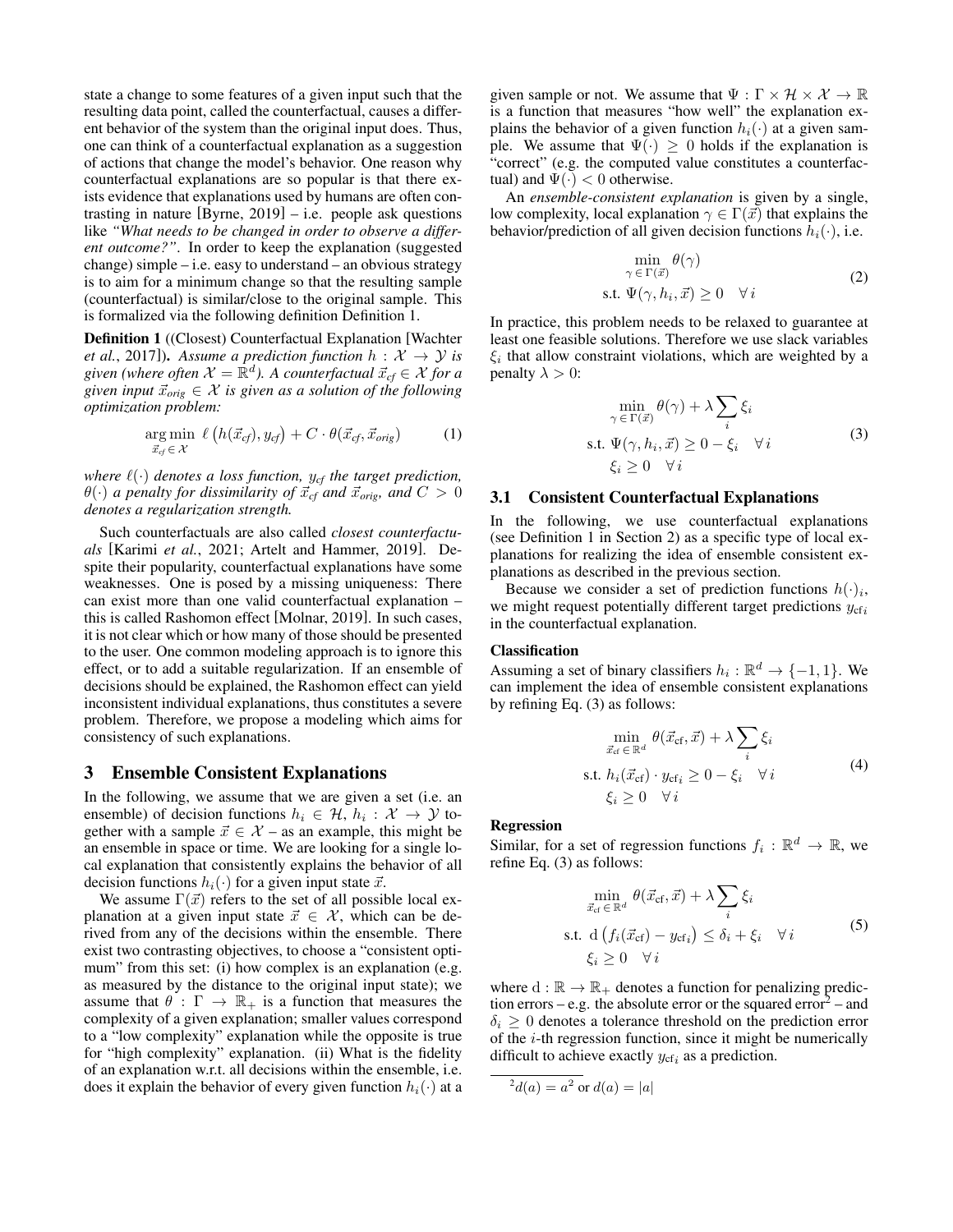<span id="page-2-2"></span>

Figure 1: L-Town network – we only use the hydraulically isolated "Area A", where 29 pressure and 2 flow sensors are installed.

<span id="page-2-3"></span>

Figure 2: Illustration of the a virtual pressure sensor: Predicted vs. observed pressure values at node *n549*.

### <span id="page-2-0"></span>4 Experiments

We empirically evaluate our proposed *ensemble consistent counterfactual explanations* in the important real world application of sensor fault detection and localization in water distribution networks (WDNs) – in this context, we use our proposed explanations for identifying a faulty sensor. The implementation of the experiments is publicly available<sup>[3](#page-2-1)</sup>.

#### 4.1 Setup

As a WDN, we use a variation of the popular L-Town water distribution network [\[Vrachimis](#page-4-15) *et al.*, 2020] – for simplicity, we demonstrate our approach on the hydraulically isolated Area A, by closing the valves that provide water to Area B and C (see Fig. [1\)](#page-2-2). Area A consists of 661 nodes and 766 links. The benchmark assumes the existence of 29 pressure sensors at nodes (optimally placed to maximize the detectability of leakages) and 2 flow sensors at

[EnsembleConsistentExplanations](https://github.com/andreArtelt/EnsembleConsistentExplanations)

<span id="page-2-4"></span>

| Metric                 | Score (avg. $\pm$ variance) |
|------------------------|-----------------------------|
| <b>True Positives</b>  | $1.0000 \pm 0.0000$         |
| <b>True Negatives</b>  | $0.9951 \pm 0.0009$         |
| <b>False Positives</b> | $0.0000 \pm 0.0000$         |
| <b>False Negatives</b> | $0.0049 \pm 0.0009$         |
| Detection delay        | $1.0021 \pm 0.0020$         |
|                        |                             |

Table 1: Evaluation of anomaly detection

the water inlets of the network. We implement a residual based anomaly detection method by means of virtual sensors [\[Eliades and Polycarpou, 2012;](#page-4-16) [Santos-Ruiz](#page-4-17) *et al.*, 2019; [Vaquet](#page-4-18) *et al.*, ]. We build a virtual sensor  $f_i : \mathbb{R}^{30} \to \mathbb{R}$  for each of the 29 pressure sensors – the virtual sensor tries to predict the pressure at its specific location based on the previous measurements from all other 28 (i.e.  $29 - 1$ ) pressure and 2 flow sensors (see Fig. [2\)](#page-2-3). The virtual sensors are implemented using linear regression, we use a sliding window of size  $T = 3$  time steps for averaging the other past sensor values which are then fed into the linear regression:

$$
f_i(\vec{x}_{t-1}^i) = \vec{w}_i^\top \vec{x}_{t-1}^i + b_i \text{ with } \vec{x}_{t-1}^i = \frac{1}{T} \sum_{j=1}^T (\vec{x}_{t-j})_{\neq i} \tag{6}
$$

where  $(\vec{x}_{t-j})_{\neq i}$  denotes the sensor measurements at time  $t$  −  $j$  at all nodes except the  $i$ -th node. The anomaly detection itself is realized using a simple threshold  $\delta$  that is estimated during training on a fault free time window – we raise an alarm whenever any predicted pressure  $f_i(\vec{x}_{t-1}^i)$  (from the virtual sensor) deviates from the observed pressure  $(\vec{y}_t)_i$ :

$$
||f_i(\vec{x}_{t-1}^i) - (\vec{y}_t)_i||_{\infty} > \delta \tag{7}
$$

We generate 434 scenarios using the variation of the L-Town network where we place sensor faults of different magnitude on the pressure sensors – we consider three different magnitudes for each of the following five types of sensor faults [\[Reppa](#page-4-19) *et al.*, 2016]:

- 1. A constant offset of the sensors measurement compared to the true measured quantity.
- 2. Gaussian noise added to the sensor measurements.
- 3. Sensor power failures, which results to the measurement being equal to zero.
- 4. An offset of the sensor measurement, linearly proportional to the true measured quantity.
- 5. Sensor drift, resulting in an increasing measurement value until a maximum limit is reached.

Each scenario is exactly three month long and contains exactly one sensor fault – the first month is always fault free, so it can be used for training the virtual sensors.

#### 4.2 Results

First, we evaluate the performance of the implemented residual based anomaly detection by reporting the mean and variance of the confusion matrix and detection delay (time until the first alarm is raised) over all scenarios – the results are

<span id="page-2-1"></span><sup>3</sup> [https://github.com/andreArtelt/](https://github.com/andreArtelt/EnsembleConsistentExplanations)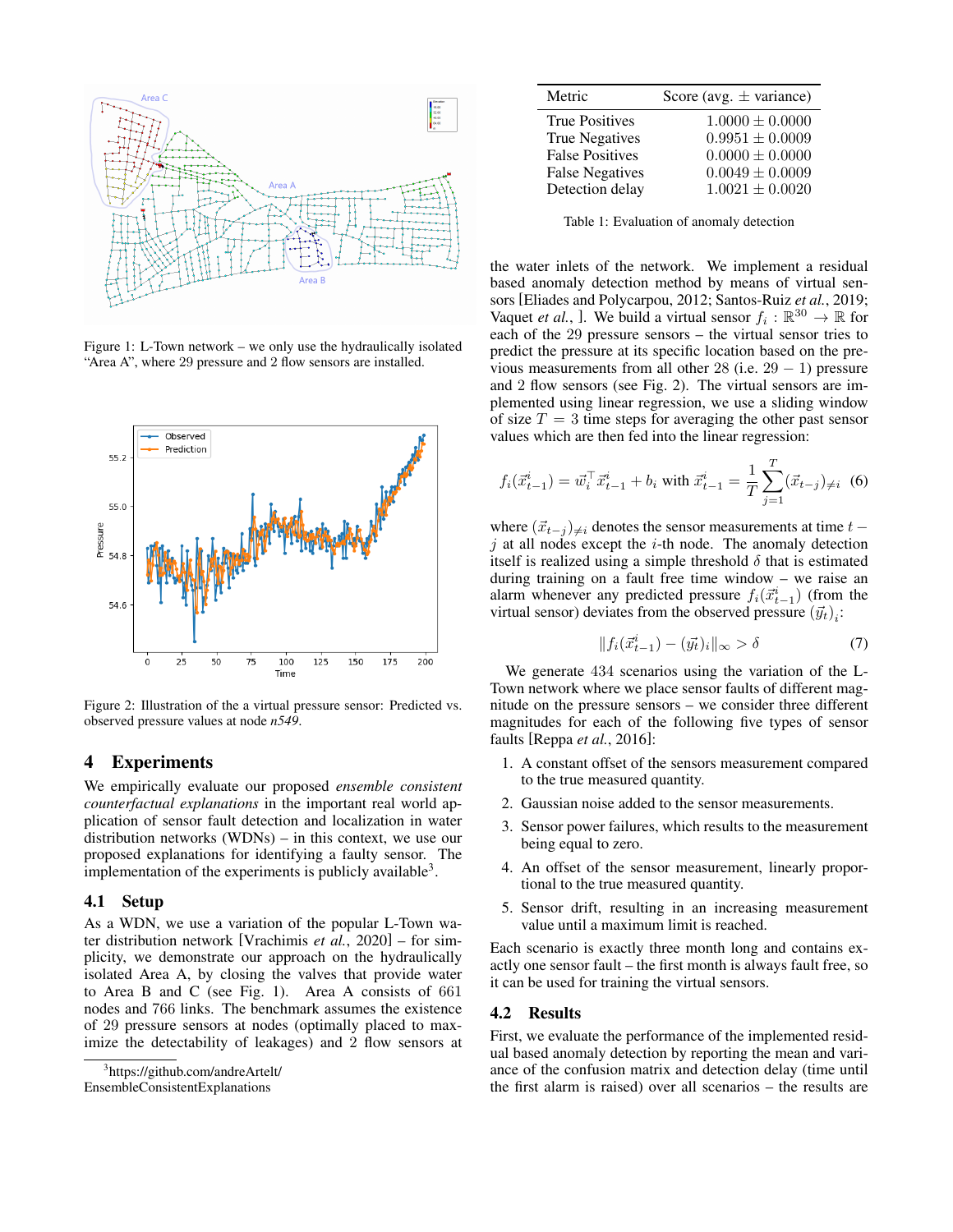<span id="page-3-3"></span>

<span id="page-3-2"></span>Figure 3: Distribution of predicted faulty sensors according to the independent counterfactuals for a raised alarm in case of a sensor fault at node *n332* – note that the predictions are wrong.

| Metric          | Score (avg. $\pm$ variance) |
|-----------------|-----------------------------|
| Our method      | $0.97 \pm 0.03$             |
| <b>Baseline</b> | $0.00 \pm 0.00$             |

Table 2: Evaluation (in %) of successful sensor fault localization.

shown in Table [1.](#page-2-4) We observe that our implemented anomaly detector is consistently able to detect all sensor faults with an average delay of 1-2 time steps. Next, we evaluate the fidelity of our proposed *ensemble consistent counterfactual explanations* by trying to identify the faulty sensor from the explanation – i.e. identifying the cause of the observed anomaly. For every detected fault (i.e. raised alarm), we compute an ensemble consistent counterfactual explanation by solving Eq. [\(5\)](#page-1-4) using convex programming and normalize it for convenience – see Fig. [4](#page-3-1) for an example. That is we are looking for a single explanation that tells us how to change the sensor measurements such that no alarm would have been raised. Note that since an anomaly stays active for some time, we have a sequence of permanent alarms. We select the sensor with the largest magnitude of proposed changes (according to the explanation) as our prediction of the faulty sensor which we then compare with the known ground truth. Data and predictions are a bit noisy (see Fig. [2\)](#page-2-3), hence other sensor components might be non-vanishing as well, as can be seen in Fig. [4.](#page-3-1) We compare the consistent explanation to the baseline which is obtained by aggregating independent local counterfactual explanations for every decision: that means, we compute a counterfactual explanations of each model separately, and select the sensor with the largest change as an estimate of the faulty sensor – we aggregate these estimates by selecting the most common estimate of the faulty sensor. The results are shown in Table [2.](#page-3-2) We observe that, in contrast to the baseline which is not capable of identifying the faulty sensor, we are able to correctly identify the faulty sensor in almost every scenario. This fact demonstrates the high fidelity and

<span id="page-3-1"></span>

Figure 4: Illustration of a normalized *ensemble consistent counterfactual explanations* for a raised alarm in case of a sensor fault at node *n332*.

usefulness of our proposed explanation methodology in this application example. It turns out that the independent counterfactuals are very sparse but almost always have the peak at the same (wrong) sensor (see Fig.  $3$  for an example) – i.e. they exploit some model specific properties to get a sparse counterfactual, which is unrelated to the faulty sensor.

### <span id="page-3-0"></span>5 Summary & Conclusion

In this work we proposed the concept of *ensemble consistent explanations* for computing explanations of an ensemble of decisions instead of a single decision only. Ensembles naturally occur for processes with spacial distribution – i.e. a set of models such as virtual sensors in networks as we considered in our experiments – or in time  $-$  i.e. different instances of a single model evolving over time. Furthermore, we also proposed a specific implementation of this concept using counterfactual explanations yielding *ensemble consistent counterfactual explanations*. For the purpose of an empirical evaluation, we applied our proposed explanations to the (important real-world) problem of sensor fault detection and localization in water distribution networks. We observed that our proposed explanations show very good performance for explaining the detected anomalies and identifying the faulty sensors which caused the observed anomaly.

A couple of extensions and directions of further research can be based on this initial work. In particular, driven by the specific application domain, we aim for the following: How does the method perform for more than one sensor fault, i.e. explanations which need to identify multiple features or more complex signals? How is the behavior for more complex nonlinear dynamics modeled by deep networks? What are suitable extensions to temporal dynamics and ensembles in time rather than space, such as tackled using deep recurrent models or attention mechanisms? Are there formal guarantees to substantiate consistency of the proposed method?